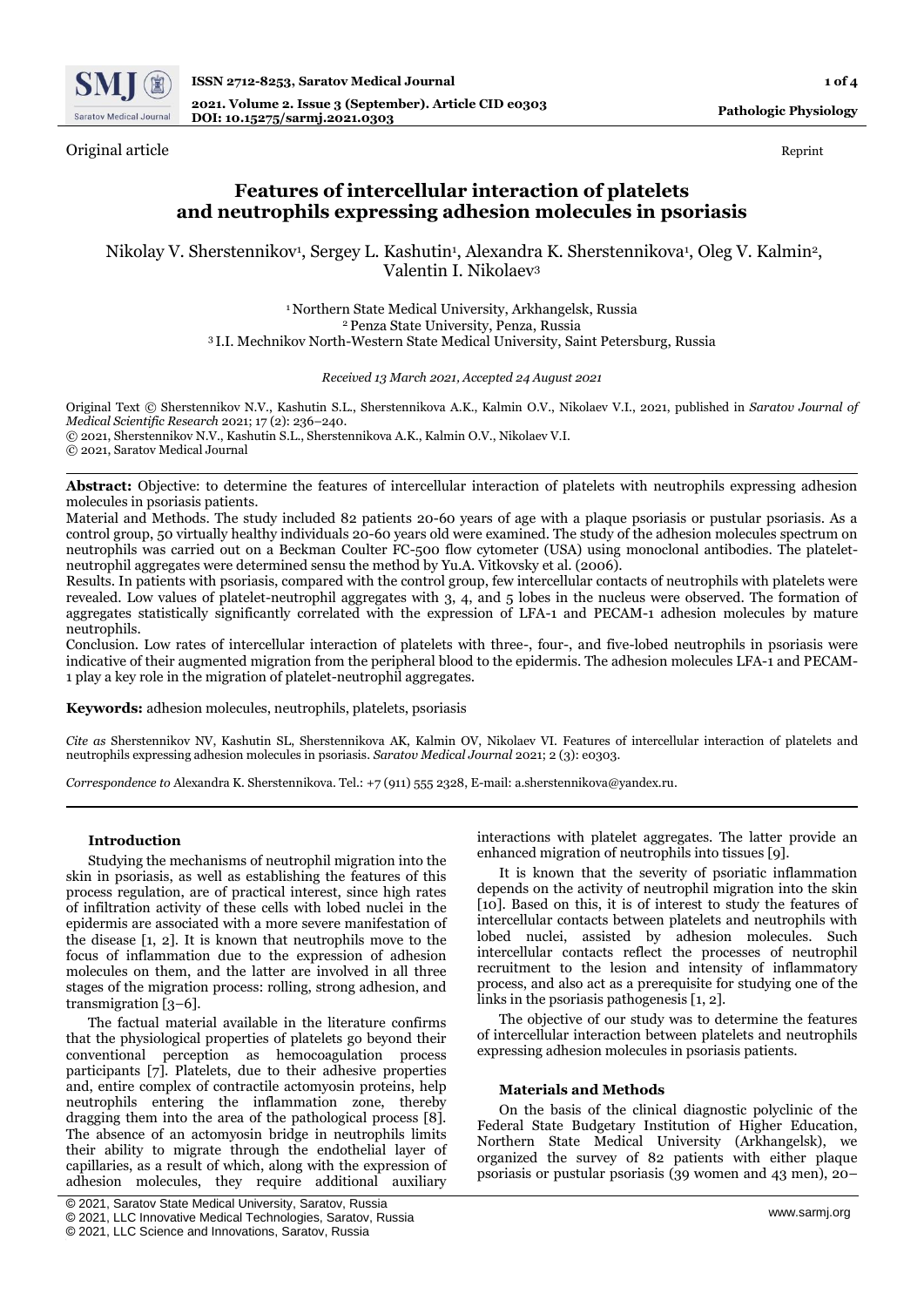

60 years age (mean age of 36.5±16.5 years). The exclusion criteria encompassed age under 18 and over 60 years, other clinical forms of psoriasis: inverse, erythrodermic, palmoplantar psoriasis, and psoriatic arthritis. The control group included 50 virtually healthy individuals (28 women and 22 men) 20 to 60 years old (mean age of 35.0±13.5 years) without acute or chronic diseases in acute phase at the time of the study. The study was carried out with the written consent of the participants, in compliance with the basic rules of biomedical ethics, in accordance with the Ethical Principles for Medical Research Involving Human Subjects (World Medical Association Declaration of Helsinki, 1964, amended in 2008).

Venous blood for analysis was taken from the cubital vein in the morning on an empty stomach.

Determination of the spectrum of adhesion molecules on neutrophils was carried out by immunophenotyping on a flow cytometer FC-500, Beckman Coulter (USA), using monoclonal antibodies (Dako, Denmark): L-selectin - (CD62L, FITC); LFA-1 (CD11a, FITC); ICAM-1 (CD54, FITC); LFA-3 (CD58, FITC); PECAM-1 (CD31, FITC). The stages of migratory activity of neutrophils were assessed by the level of expression of adhesion molecules:

L-selectin (CD62L) is expressed on the neutrophil membrane, participates in the first migration phase (rolling) along the endothelium, promotes immobilization in the endothelium and transition to the second phase (strong adhesion) [3-5]; LFA-1 (lymphocyte function-associated antigen-1; CD11a) is associated with the function of lymphocytes, and belongs to the integrin family mediating the strong adhesion migration phase of neutrophils towards the endothelium [3-5];

ICAM-1 (intercellular adhesion molecule-1; CD54) are intercellular adhesion molecules-1, located on the surface of endothelial cells – neutrophils; they are integrin ligands, have structural homology with immunoglobulins, and are active during the strong adhesion phase [6];

LFA-3 (lymphocyte function-associated antigen-3; CD58) is associated with the function of lymphocytes, and participates in enhancing adhesion between leukocytes and antigen-presenting cells [3-5];

PECAM-1 (platelet endothelial cell adhesion molecule 1; CD31) are platelet/endothelial cell adhesion molecules that activate the final migration phase (transmigration) of leukocytes through the endothelium [3-5].

The value of platelet-neutrophil aggregates was determined sensu the method by Yu.A. Vitkovsky et al. (2006) [9]. To do so, smears of venous blood were dried, fixed in the mixture of Nikiforov for 20 minutes, then stained according to Romanowsky-Giemsa, after which the number of platelet-neutrophil aggregates per 100 cells was determined under magnification of ×1000, which represented the absolute number of platelet adhesion. A neutrophil that adhered three or more platelets on its surface was considered a platelet-neutrophil aggregate.

Statistical data processing was carried out using the SPSS 13.0 software for Windows. The distributions of the studied indicators were tested using the Shapiro-Wilk test. It was established that distributions differed from normal, and therefore the description of the samples was carried out via calculation of the median (Me) and interquartile range (Q25; Q75). The probability of differences was assessed by nonparametric Kolmogorov–Smirnov test (Z). When comparing two dependent groups by a quantitative trait, the

Wilcoxon method was employed; to assess the relationship of qualitative traits, the χ2 test was used. Correlation analysis was carried out with the determination of the Spearman correlation coefficients (ρ). Differences were considered statistically significant at p<0.05.

#### **Results**

In psoriasis patients, there were 7.0 (3.0; 15.0) intercellular contacts with platelet aggregates per 100 neutrophils, which was three times as few as in the control group: 26.0 (23.0; 31.0); Z=3.18; p<0.001 (*Figure*).

It was established that contacts of band neutrophils with platelet aggregates were recorded only in half of the patients with psoriasis and half of the subjects from the control group: 52.1 and 55.1%; χ2=0.1; p>0.05. Contacts between neutrophils with two-lobed nuclei and platelet aggregates occurred more frequently: in 71.8% of patients with psoriasis vs 95.9% of control group subjects. The observed difference between patients with and without psoriasis was statistically significant ( $\chi$ 2 =11.23; p<0.001). The presence of contacts in platelets with three-, four- and five-lobed nuclei was observed in all subjects from the control group.

Such contacts in psoriasis group were much less common. Hence, neutrophils with three-lobed nuclei were in contact with platelet aggregates only in 80.3% of patients with psoriasis (χ2=10.94; p<0.001); those with four-lobed nuclei were in contact with platelet aggregates in 76.1% of subjects ( $\chi$ 2=13.67; p<0.001); finally, neutrophils with five or more nuclear lobes were part of platelet-neutrophil aggregates in 49.3% of examinees (χ2=35.49; p<0.001). Overall, in peripheral blood, neutrophils with three, four, five or more nuclear lobes were in contact with platelet aggregates, since there was just one contact with platelet aggregates per 100 neutrophils with one- and two-lobed nuclei. In psoriasis, the number of direct contacts of three-lobed forms of neutrophils was significantly less than in the control group: 4.0 (1.0; 11.0) vs 11.0 (9.0; 13.0); Z=3.07; p<0.001. Neutrophils containing four, five or more nuclear lobes were also significantly less likely to contact platelet aggregates: 2.0 (0.39; 8.0) vs 9.0 (6.0; 12.0); Z=3.08; p<0.001 and 1.0 (0.0;4.0) vs 4.0  $(2.5; 6.0);$  Z=2.57; p<0.001.

Thus, contacts of band neutrophils with platelet aggregates were recorded only in half of the patients with psoriasis and half of the subjects from the control group. In psoriasis, direct contacts of neutrophils with three, four, five or more lobes in their nuclei with platelet aggregates in peripheral blood were much less common than in the control group.



**Figure. Number of platelet-neutrophil aggregates in virtually healthy people vs psoriasis patients** \* *p*<0.05; \*\* *р*≤0.001 (nonparametric Kolmogorov-Smirnov test)

<sup>[</sup> © 2021, Saratov State Medical University, Saratov, Russia

<sup>©</sup> 2021, LLC Innovative Medical Technologies, Saratov, Russia

<sup>©</sup> 2021, LLC Science and Innovations, Saratov, Russia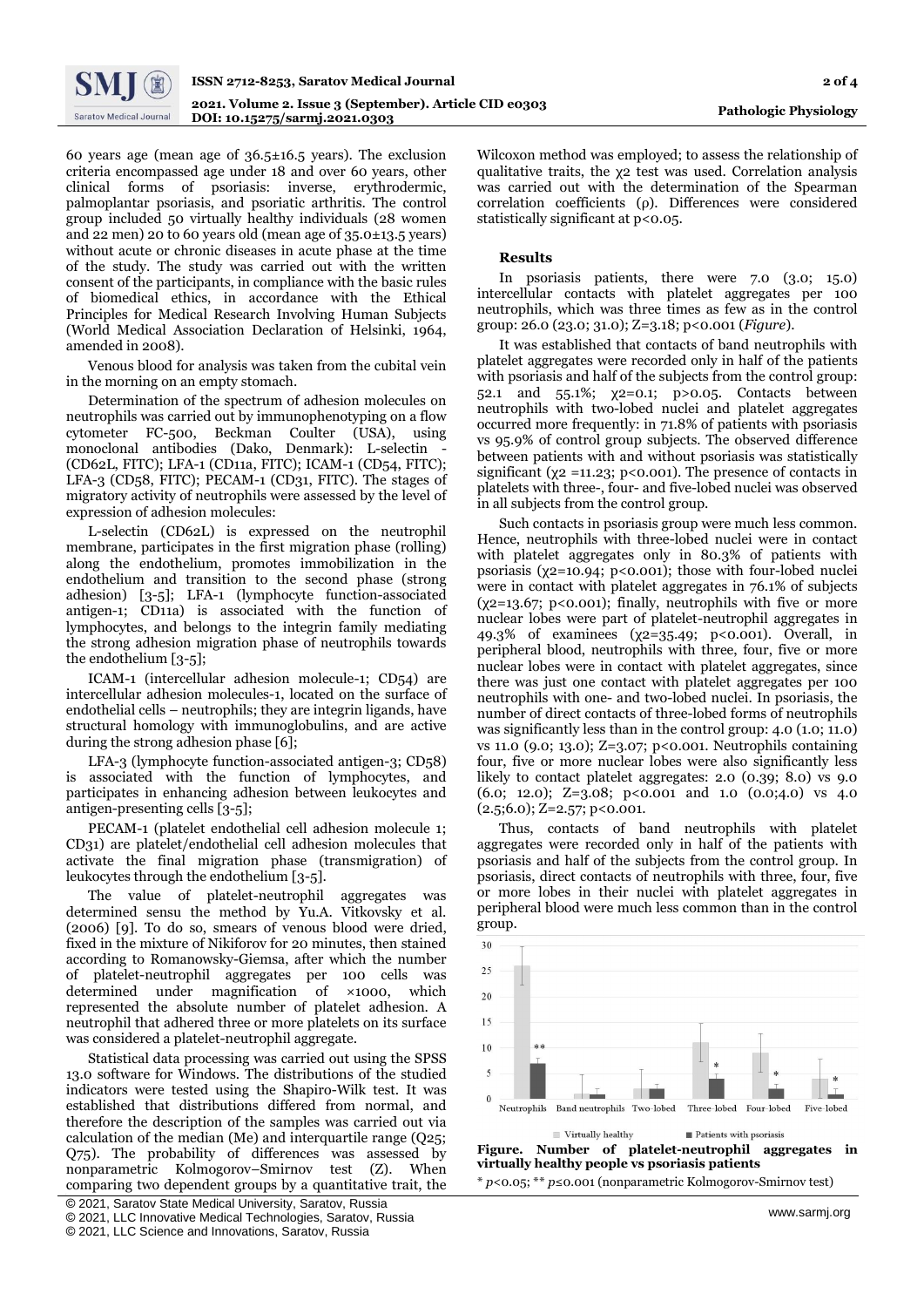Of particular interest is the issue of revealing what adhesion molecules are responsible for the contact of neutrophils with platelet aggregates at various stages of the migration process.

At the first stage of the migration process (rolling), the correlation analysis did not reveal statistically significant correlations between neutrophils carrying L-selectin adhesion molecules with the number of neutrophils that came into direct contact with platelet aggregates in patients with psoriasis. On the contrary, in the control group, a greater number of studied contacts was observed than in patients with psoriasis, statistically significant correlations were recorded between neutrophils carrying the L-selectin molecule and neutrophils that came into contact with platelet aggregates. These were mainly neutrophils containing three ( $p=0.35$ ; p<0.01), four ( $p=0.42$ ; p<0.001), five or more lobes in the nucleus ( $ρ = 0.3$ ;  $p < 0.01$ ).

At the second stage of the migration process (strong adhesion), in patients suffering from psoriasis, a statistically significant correlation was detected only in the case when neutrophils expressed the LFA-1 molecule, and also had three ( $\rho$ =0.27;  $p$ <0, 01) and four lobes in the nucleus ( $\rho$ =0.31; p<0.001). In the control group, statistically significant correlations were recorded between neutrophils carrying the LFA-1 molecule and having three  $(\rho = 0.61; \ p < 0.001)$ , four ( $p=0.48$ ;  $p<0.001$ ) and even two lobes in the nucleus (ρ=0.52; p<0.001).

No statistically significant correlations were found in psoriasis patients between the size of neutrophils expressing the ICAM-1 adhesion molecule and contacts with platelet aggregates. In contrast, in the group of virtually healthy individuals, statistically significant correlations were established between the number of four-  $(\rho=0.33; \ p<0.01)$ and five-lobed neutrophils ( $p=0.28$ ;  $p<0.01$ ) with expressed adhesion molecules of ICAM-1 and contacts with platelet aggregates.

In psoriasis patients, there were no statistically significant correlations with neutrophils having the LFA-3 molecule. In the control group, correlations were observed between neutrophils with the LFA-3 molecule and neutrophils with one ( $\rho$ =0.29; p<0.01), three ( $\rho$ =0.28; p<0.01) and four ( $p=0.29$ ;  $p<0.01$ ) lobes in their nucleus that were in contact with platelet aggregates in the peripheral blood.

At the third stage of the migration process (transmigration), in patients with psoriasis, contacts of neutrophils with platelet aggregates occurred only if neutrophils expressed PECAM-1 molecules, and also had three ( $p=0.31$ ;  $p<0.01$ ) and four ( $p=0.31$ ;  $p<0.01$ ) lobes in their nucleus. In the control group, contact of neutrophils with platelet aggregates was observed in case of neutrophils containing the PECAM-1 molecule, as well as three  $(\rho = 0.47)$ ; p<0.01), five or more nuclear lobes ( $\rho$ =0.49; p<0.01).

## **Discussion**

Numerous studies have established that all types of leukocytes can interact with platelets, which can facilitate their migration to the focus of inflammation [7-9].

As a result of our study, in patients with psoriasis, a low content of platelet-neutrophil aggregates was revealed. We believe that this fact indicates an enhanced migration of neutrophils by means of intercellular contacts with platelets towards the areas of inflammation in the epidermis.

It was of interest to find out which forms of neutrophils with lobed nuclei migrate most actively and are in demand in the focus of inflammation.

In half of the patients with psoriasis and half of the control group, we revealed the platelet contacts with band neutrophils – immature cells, not adapted sufficiently to migration through the endothelial walls and suppression foreign antigens [11].

At the same time, in psoriasis, direct intercellular contacts between neutrophils with three-, four-, and five-lobed nuclei and platelet aggregates in peripheral blood were much less common than in the control group, which indicated their augmented migration from peripheral blood to the skin. Consequently, in psoriasis, there is an increased migration of neutrophils with three-, four-, and five-lobed nuclei into the epidermis; and such neutrophils are more mature and sufficiently active to suppress foreign antigens [11].

In the available literature, there is no information on the role of adhesion molecules in the migration of neutrophils with platelet aggregates from peripheral blood to the epidermis. It is not clear what adhesion molecules play a key role in the process of migration of neutrophils into the dermis.

When analyzing the obtained data, we established that in psoriasis, a registered decrease in the number of contacts between neutrophils and platelet aggregates in peripheral blood was associated with the presence of statistically significant correlations with neutrophils carrying LFA-1 and PECAM-1 molecules.

Therefore, the main role in the migration of plateletneutrophil aggregates is played by LFA-1 molecules, initiating the second phase of migration (strong adhesion), and by PECAM-1, involved in the final (third) migration phase: transmigration.

## **Conclusion**

The presented study results demonstrate the features of the intercellular interaction between platelets and neutrophils expressing adhesion molecules in psoriasis patients. Low levels of platelet aggregates with mature neutrophils with three, four and five lobes of their nuclei indicate increased migration of mature neutrophil forms from peripheral blood to the epidermis. Intercellular interactions of platelets and neutrophils with lobed nuclei are associated with high expression of LFA-1 and PECAM-1 adhesion molecules on their cell membranes.

Further research in the field of studying the intercellular interaction of platelets and neutrophils would draw the attention of clinicians to the modulation of inflammatory processes, and an emergence of new approaches to psoriasis treatment via influencing changes in the level of expression of adhesion molecules.

#### **Conflict of interest:** None declared.

# **References**

- 1. Mordovtsev VN, Mushet GV, Albanova VI. Psoriasis. *Kishinev*, 1991; 185 p. [In Russ.]
- 2. Tsvetkova GM, Mordovtseva VV, Vavilov VN, Mordovtsev AM. Pathological Morphology of Skin Diseases: A Physician's Guide. *Мoscow: Meditsina*, 2003; 456 p. [In Russ.]

<sup>[</sup> © 2021, Saratov State Medical University, Saratov, Russia

<sup>©</sup> 2021, LLC Innovative Medical Technologies, Saratov, Russia

<sup>©</sup> 2021, LLC Science and Innovations, Saratov, Russia